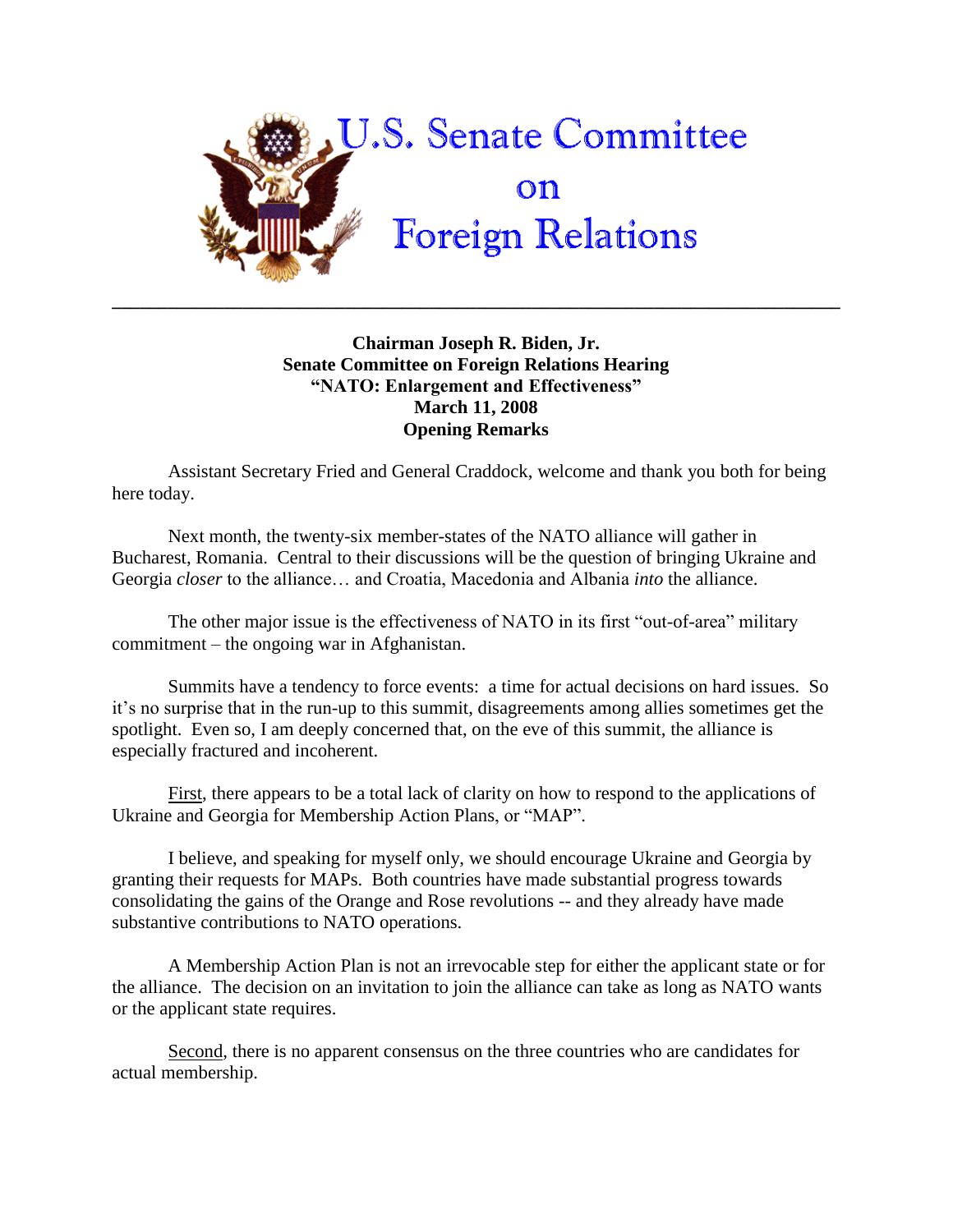During the 1990s, NATO became a force for the promotion of a Europe whole and free in ways its founders, I don"t think, ever fully imagined.

The prospect of membership encouraged Europe"s newly liberated countries to settle long standing disputes, to deep root democracy and human rights and, of course, to build competent militaries.

I am proud that, here in the Senate, I helped lead the effort to enlarge NATO, along with Senator Lugar. It remains my conviction that we should extend an offer of NATO membership to any country that applies and meets the criteria.

As a strategic matter, the admission of Croatia, Albania, and Macedonia to NATO would bring the Balkans closer to the European future its people deserve… and strengthen, in my view, regional security.

That does not mean these three candidates must enter the alliance as a bloc. Each country should be judged against the established criteria, on its own merits.

Of course, NATO"s current members must all agree on the decision to invite new ones. I have strongly urged Greece and Macedonia to find a reasonable compromise to the "name" dispute that stands as a bar to Macedonia"s membership. If they are unable to do so in time for the summit, that failure should not, in my view, penalize the prospects of Croatia or Albania.

I expect our witnesses to address the readiness of these three candidate countries to join NATO. Our second panel includes two prominent experts who disagree on whether these countries are ready – and it is important, I think, to hear this debate here in the Foreign Relations Committee.

Finally, the other critical issue at this summit is Afghanistan – the forgotten war.

I was there just a few weeks ago with Senators Kerry and Hagel. Each of us has spoken to our deep concern that while Afghanistan remains winnable, we are not winning. In my view, we need a new strategy for success and a new NATO commitment.

This should not be America"s fight alone. Our allies joined this war from the start. This was not a war of choice; it was a war of necessity. And our allies have as much at stake as we do.

Since 9/11, Europe has been repeatedly targeted for terror and virtually every attack can be traced back to the Afghanistan-Pakistan border regions.

The heroin Afghanistan produces winds up in the streets of Madrid and Berlin – not New York. In fact, since 2001, far more Brits have lost their lives to Afghan drugs than to Taliban arms.